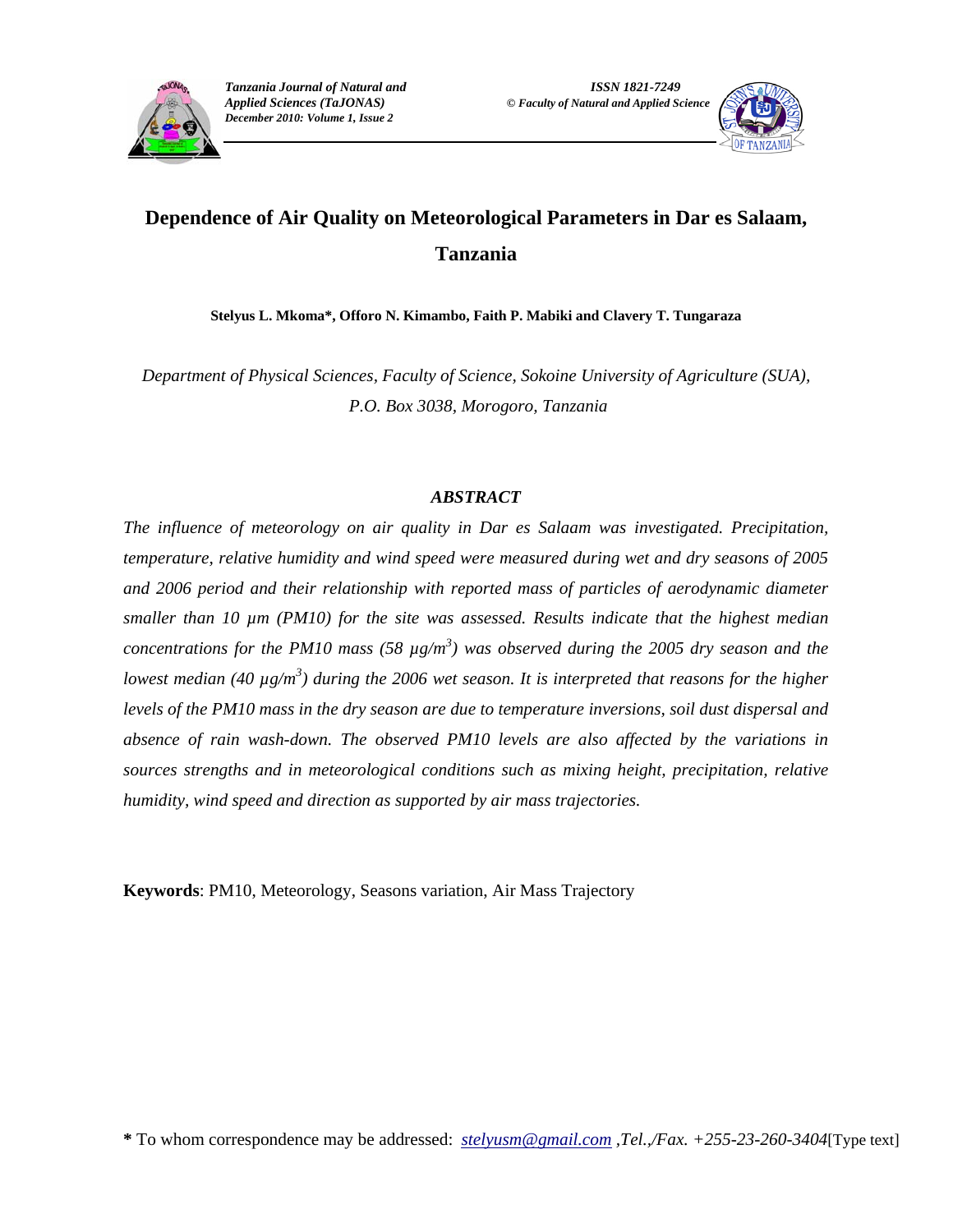#### **INTRODUCTION**

Particles of aerodynamic diameter smaller than 10  $\mu$ m (PM10) and those smaller than 2.5  $\mu$ m (PM2.5), have been found to be associated with human health problems (Dockery and Pope, 1996; Pope, 2000) and ambient air quality problems, such as visibility reduction (Watson, 2002). Atmospheric particles of submicrometer-sized are also reported by IPCC (2007) to firstly affect the Earth's climate in two ways; firstly, by scattering and absorbing incoming solar radiation and outgoing terrestrial infrared radiation and secondly by influencing properties and formation processes of clouds (ability to act as cloud condensation nuclei and ice nuclei). In this way, aerosols can affect the concentration and size distribution of cloud droplets. More effects have been associated with ability to alter cloud radiative properties, cloud lifetime, the nature and allocation of rain clouds resulting to interferences with the hydrological cycle (Toon, 2000). In addition, aerosol particles influence many atmospheric processes and acidification of clouds (Khoder, 2002) and impacts on climate and ecosystems.

Abundances and chemical compositions of aerosols differ due to physical processes and their origin. These also influence sizes and their spatial and temporal variability. It is apparent that urban areas differ from rural areas due to differences in physical obstacle characteristics that affect aerosol movements. In Tanzania and particularly in Dar es Salaam, very limited aerosol measurements and their relation to climatic parameters are available (Koleleni, 2002; Johnson et al., 2004; 2010 Mkoma et al., 2009a,b; Mkoma el at., 2010). The aim of this study was to address the dependence of air quality on meteorological parameters in Dar es Salaam to better understand the pollution levels of the city.

#### **MATERIALS AND METHODS**

Meteorological parameters were collected between May 2005 and May 2006 at the Tanzania Meteorological Agency (TMA) synoptic station located at Dar es Salaam International Airport and at Dar es Salaam Harbour (Port). Dar es Salaam city is the economical capital of Tanzania with a population of around 4 million (Estimate, 2009) located in the eastern part of Tanzania at the Indian Ocean. The influence of meteorological processes on aerosol samples collected 2 km and 10 km from the meteorological stations was done and the detail description for the study site can be found elsewhere (Mkoma et al., 2009a,b and Mkoma et al., 2010).

#### **RESULTS AND DISCUSSION**

#### **Local Meteorology**

The temporal and spatial variability of the atmospheric particles and its components are influenced by meteorological parameters such as rainfall, temperature, relative humidity, and air flow patterns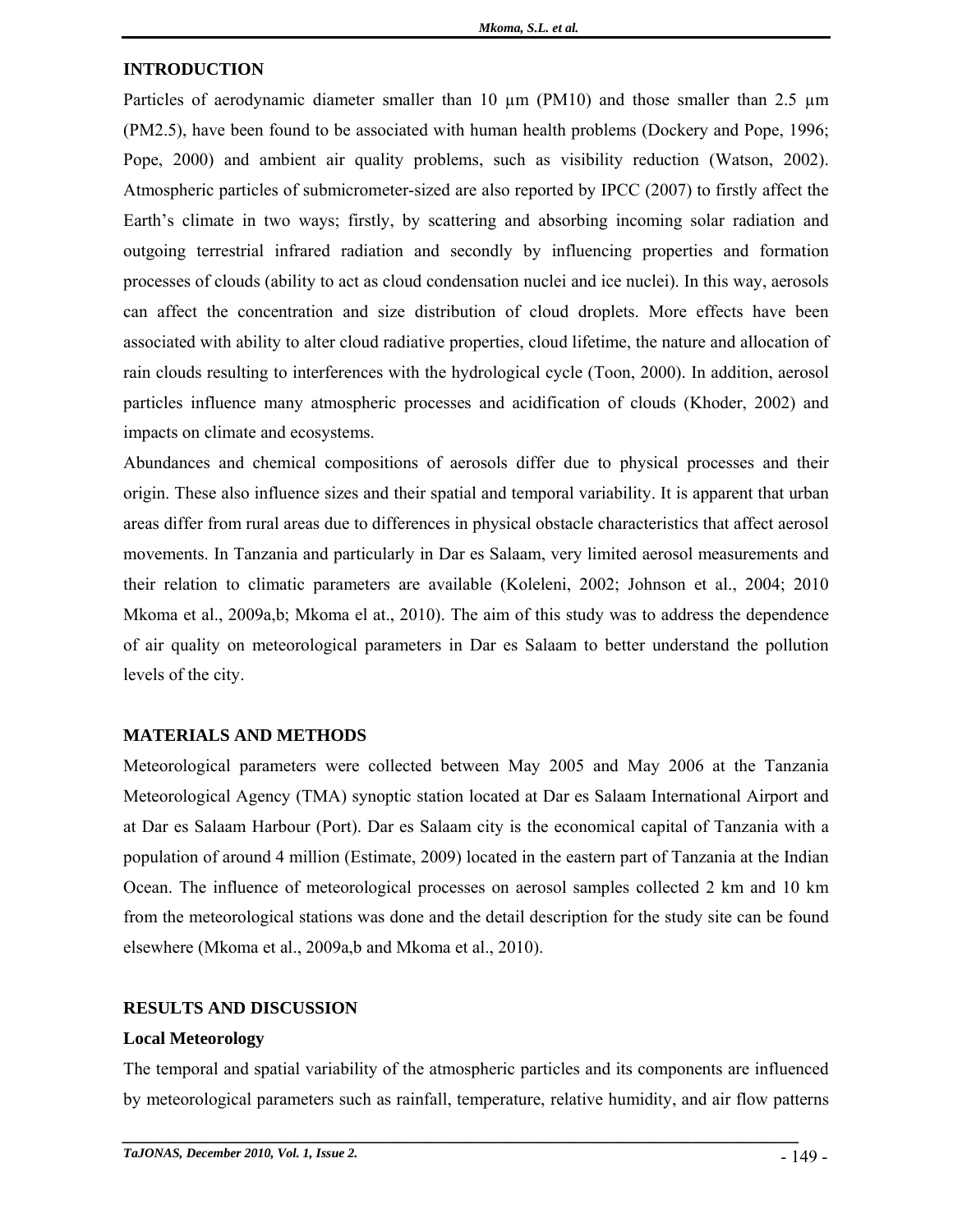(Bardouki et al., 2003). Despite its proximity to the equator, Dar es Salaam enjoys a pleasant warm climate. The annual mean temperature is 26  $\degree$ C ranging from 22 to 31  $\degree$ C (annual mean minimum and maximum temperature, respectively) based on a 33-year period of 1971-2003. From July to September are the driest months. The annual average relative humidity is 96% in the morning and 67% in the afternoon. The main rainy season, which occurs between March and May, is responsible for 80% of the annual average rainfall of 1100 mm in Dar es Salaam. Figure 1 shows the results for relative humidity and rainfall for all days of the 2005 and 2006 because the air quality of a site is highly influenced by the relative humidity and rainfall of the days before any measurement of pollutants is done. It can be seen from Fig. 1 that a seasonal cycle of rainfall and relative humidity was observed for Dar es Salaam as can also be observed in years 1971-2003 (Fig. 2). The average values for temperature and wind speed are presented only for the days were measurements performed (Fig. 3).



**Figure 1**. Relative humidity (RH, in %) and rainfall (mm) recorded for all days in 2005 and 2006 in



Figure 2. Monthly average of atmospheric temperature (°C), relative humidity (RH, in %) and rainfall (mm) for the 33-year period 1971-2003 in Dar es Salaam.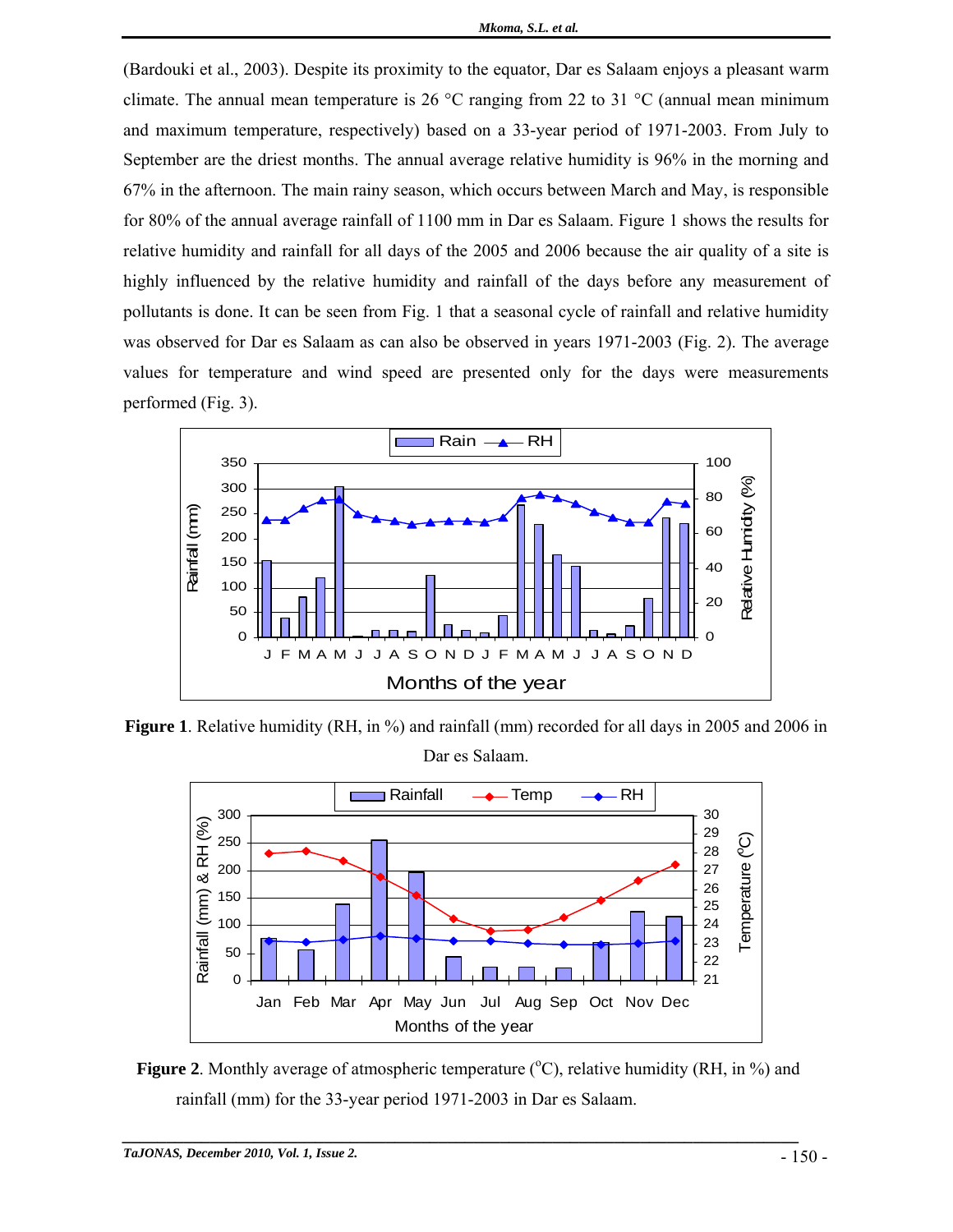In Dar es Salaam the 2005 dry season was cool and dry with a mean daily maximum temperature of 27 ºC and a total rainfall of 5 mm. The 2006 wet season the weather was hot and wet with a mean daily maximum temperature of 28 ºC and a total rainfall of 306 mm, as compared to the 2005 wet season (total rainfall of 102 mm) which was rather dry with a mean daily maximum temperature of 29 ºC. The ambient temperature during the three measurements was minimum in August 2005 (about 20 °C) and reached a maximum in May 2005 (about 33 °C). The average relative speed for the 2005 wet season, 2005 dry season and 2006 wet season measurement were 65, 60 and 70% respectively. The corresponding values for the average wind speed were 4.1, 5 and 3 m/s respectively. The ambient air quality in Dar es Salaam were therefore influenced by the meteorology; with higher pollution observed during the dry season than in the wet seasons (Fig. 5). In the wet season, there is substantial removal of aerosol particles and other pollutants by wet deposition, whereas in the dry season soil dust dispersal is enhanced (because of dry soils) and there is an increased possibility for photochemical formation of aerosol particles from their gaseous precursors.



Figure 3. Daily average temperature  $({}^{\circ}C)$  and wind speed (m/s) recorded for the study period in Dar es Salaam.

#### **Air Mass Climatology**

Long-range transport of air masses has an impact upon the air particles composition at a sampling site, as it brings in particles from distant source areas. Air mass backward trajectories are useful to determine possible sources of aerosol particles and have been extensively used in the literature (Brankov et al., 1998). In this study air mass back trajectory analyses were performed daily during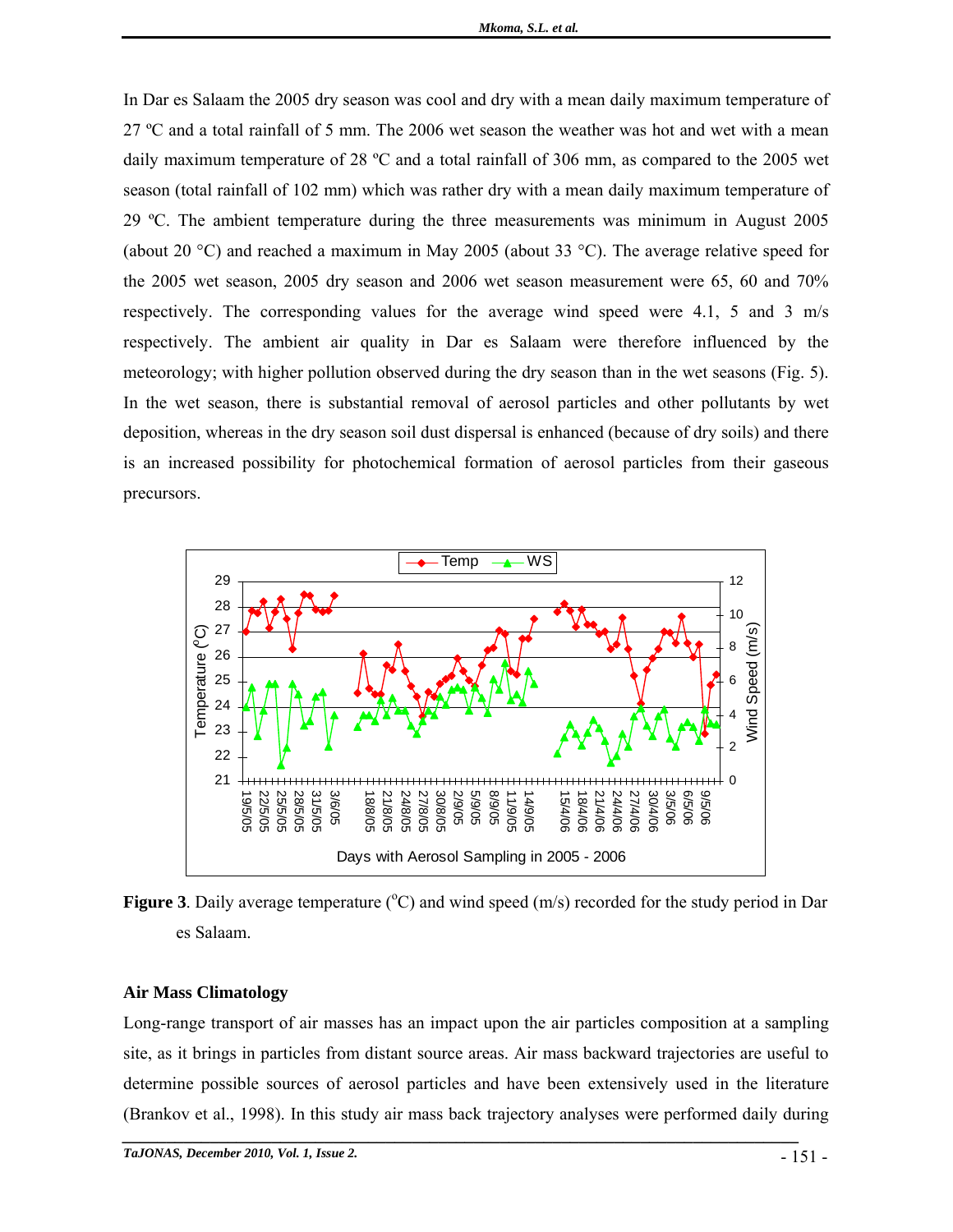the 2005 wet and dry season and 2006 wet season using the Hybrid Single-Particle Lagrangian Integrated Trajectory model (HYSPLIT version 4) (Draxler and Rolph, 2003) utilizing the Final Model Run (FNL) meteorological data set. Five-day isentropic backward trajectories were computed for arrival levels of 100, 500, and 1500 m above ground level (agl) at 00:00 and 12:00 UTC arrival times for night and daylight periods, respectively. The daily air mass back trajectories were categorized into four different sectors at the arrival levels of 100, 500, and 1500 m agl (Fig. 4). The allocated sectors were T1 (Oceanic); T2 (Oceanic, over Madagascar); T3 (Madagascar and/or oceanic over continental, mainly through Mozambique and Tanzania) and T4 (Continental, over Tanzania, Mozambique, South Africa). Allocation to a particular sector was made using criteria similar to those used by Traub et al. (2003). It was observed that there were seasonal airflow characteristics for Dar es Salaam, expressed as percentage (%) of daily air mass back trajectories arriving from each of the defined four sectors for each of the three arrival levels. T2 was the most frequent arrival sector in the 2005 measurements, followed by T3, whereas this order was reversed in the 2006 measurement. However, there was a fair similarity between the four defined sectors for each of the three arrival levels especially during the 2005 dry season and 2006 wet season measurements.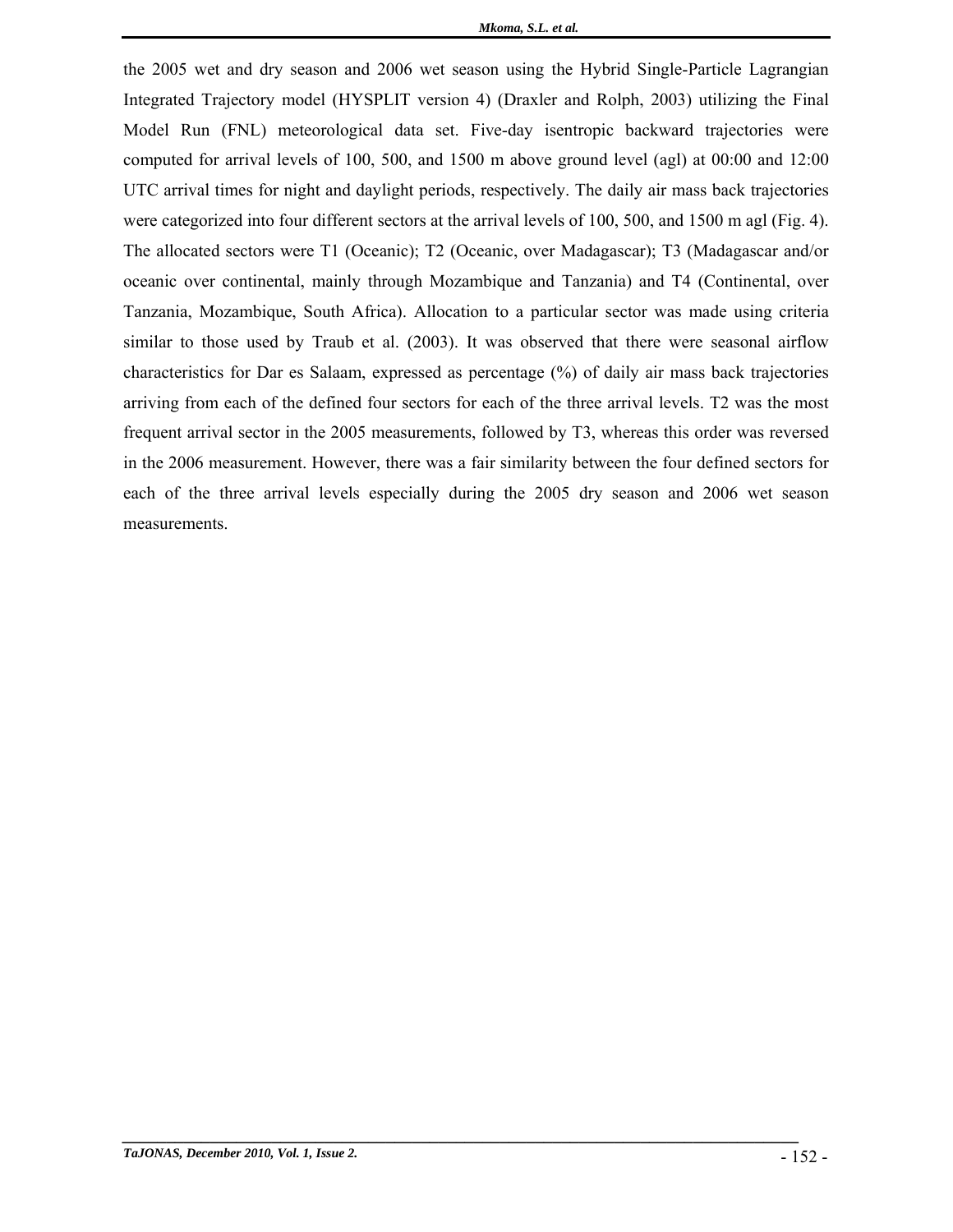

**Figure 4**. Typical examples of five-day back trajectories for air masses arriving at Dar es Salaam during 2005 and 2006 measurements. In (a) and (d) mainly oceanic origin-T1; (c) oceanic origin over Madagascar-T2; (b) and (e) oceanic or Madagascar origin over continental-T3.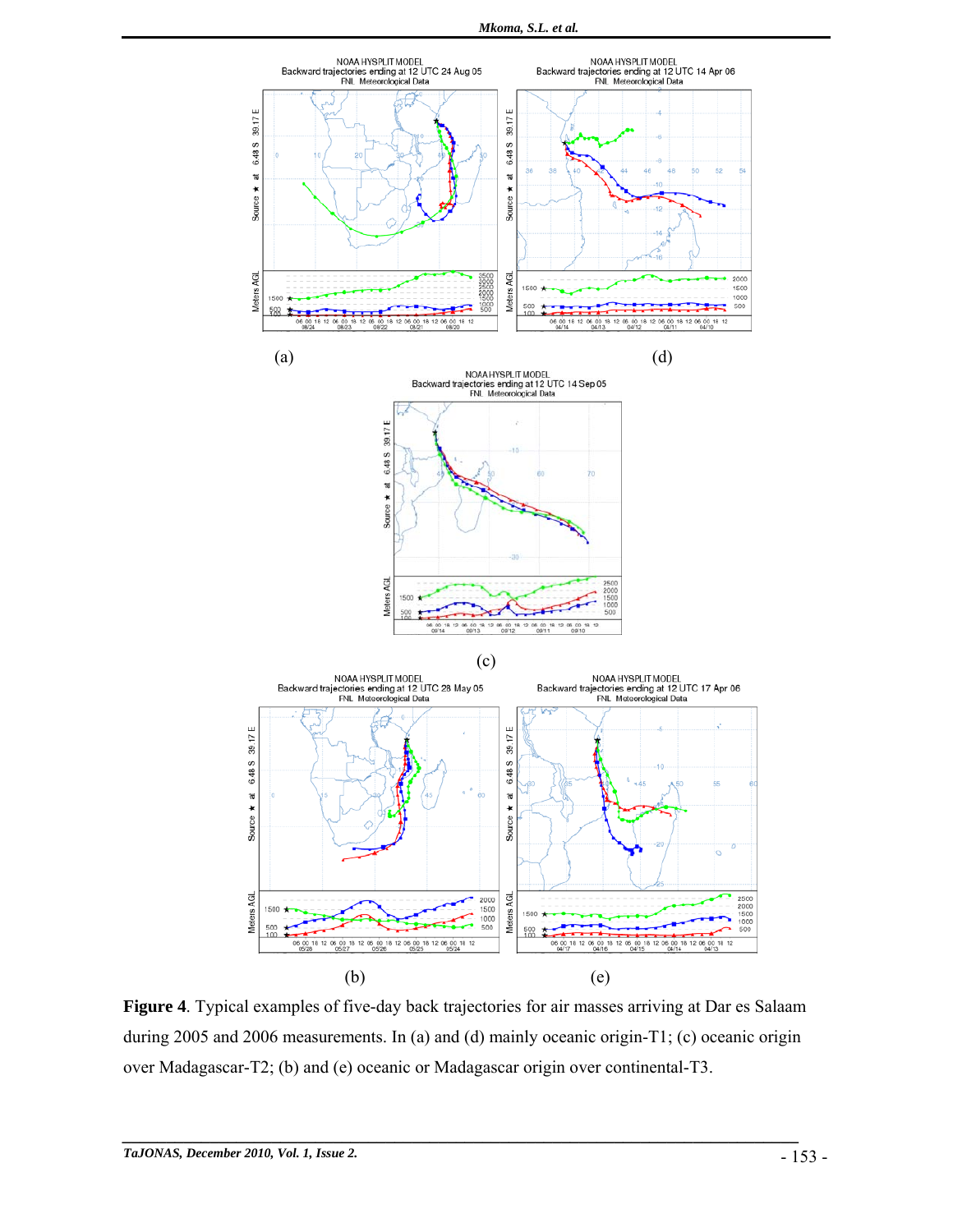#### **Impact of Meteorology on the PM mass**

The levels for the PM mass and other aerosol components in different size fractions and for different seasons in Dar es Salaam have been reported by Mkoma et al., (2009a,b; 2010). Higher concentrations of most of the PM mass, carbonaceous species, water-soluble inorganic ions and elements were observed during the 2005 dry season and the lowest median concentration during the 2006 wet season. Figure 5 shows the median concentrations and concentration ranges for the PM10 mass in Dar es Salaam during different seasons (Mkoma et al., 2009a,b; 2010). The highest median and maximum concentrations for the PM10 mass were obtained during the 2005 dry season and the lowest median and minimum during the 2006 wet season. In Dar es Salaam, both clean marine air masses and precipitation scavenging effects due to rain caused the low concentrations of various aerosol components during the 2006 wet season campaign. In the 2005 dry season campaign, the air masses originated mainly from the southern African subcontinent (see trajectories Figs. 4a,b) and this, combined with the dry and cold weather, biomass burning and soil dust dispersal (with little vegetation) gave rise to high aerosol concentrations in Dar es Salaam. Therefore, variations in ambient PM10 levels observed during the sampling seasons resulted from variations in sources strengths and in meteorological conditions, such as mixing height and precipitation. However, the main sources of the PM10 mass at this site are expected to be primary sources, i.e., traffic, biomass burning and soil dust dispersal, but gas-to-particle conversion processes may also contribute.



**Figure 5**. Median concentrations and concentration ranges ( $\mu$ g/m<sup>3</sup>) for the PM10 Mass in Dar es Salaam during three seasons (Mkoma et al., 2010).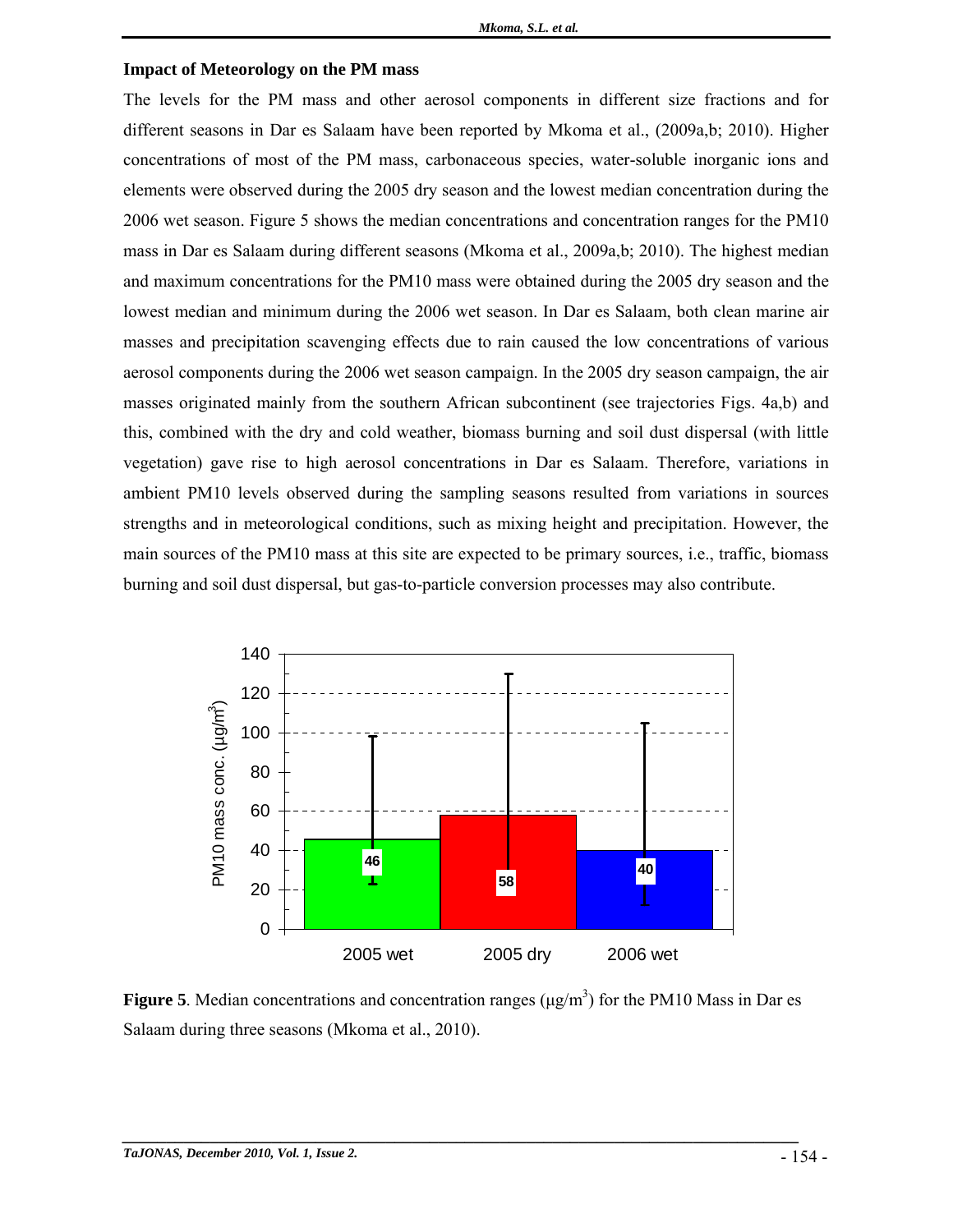### **CONCLUSION**

The influence of the meteorological parameters on the air quality of Dar es Salaam was investigated during the dry and wet seasons of 2005 and 2006. The high levels of atmospheric particles were obtained during the dry season and the lowest during the wet season. Differences on the atmospheric particles levels between the dry and the wet seasons can be attributed to the differences in meteorological conditions. In order to obtain a better picture, other studies along the same lines in several other parts of the country are needed.

### **ACKNOWLEDGMENTS**

The authors would like to the Tanzania Meteorological Agency for help in the logistics and the NOAA Air Resources Laboratory (ARL) for the provision of the HYSPLIT transport and dispersion model website used to calculate the back trajectories.

#### **REFERENCES**

- BARDOUKI, H., LIAKAKOU, H., ECONOMOU, C., SCIARE, J., SMOLIK, J., ZDIMAL, V., ELEFTHERIADIS, K., LAZARIDIS, M., DYE, C. & MIHALOPOULOS, N. 2003. Chemical composition of size-resolved atmospheric aerosols in the eastern Mediterranean during summer and winter. *Atmospheric Environment,* 37, 195-208.
- BRANKOV, E., RAO. S. T. & PORTER, P. S. 1998. A trajectory-clustering-correlation methodology for examining the long-range transport of air pollutants. *Atmospheric Environment,* 32, 1525-1534.
- DOCKERY, D. & POPE, A. 1996. Epidemiology of acute health effects: Summary of time-series studies. In: Particles in Our Air: Concentration and Health Effects, Spengler, J. D. and Wilson, R. (Eds.), Cambridge, MA, Harvard University Press, pp. 123-147.
- DRAXLER, R. R. & ROLPH, G. D. 2003. HYSPLIT (Hybrid Single-Particle Lagrangian Integrated Trajectory) Model, NOAA ARL READY Website, NOAA Air Resources Laboratory, Silver Spring, MD.
- INTERGOVERNMENTAL PANEL ON CLIMATE CHANGE (IPCC) 2007. IPCC fourth assessment report 2007. Cambridge University Press, London.
- JONSSON, P., BENNET, C., ELIASSON, I. & SELIN LINDGREN, E. 2004. Suspended particulate matter and its relations to the urban climate in Dar es Salaam, Tanzania. *Atmospheric Environment*, 38, 4175–4181.
- KHODER, M. I. 2002. Atmospheric conversion of sulphur dioxide to particulate sulfate and nitrogen dioxide to particulate nitrate and gaseous nitric acid in an urban area. *Chemosphere,*  49, 675-684.